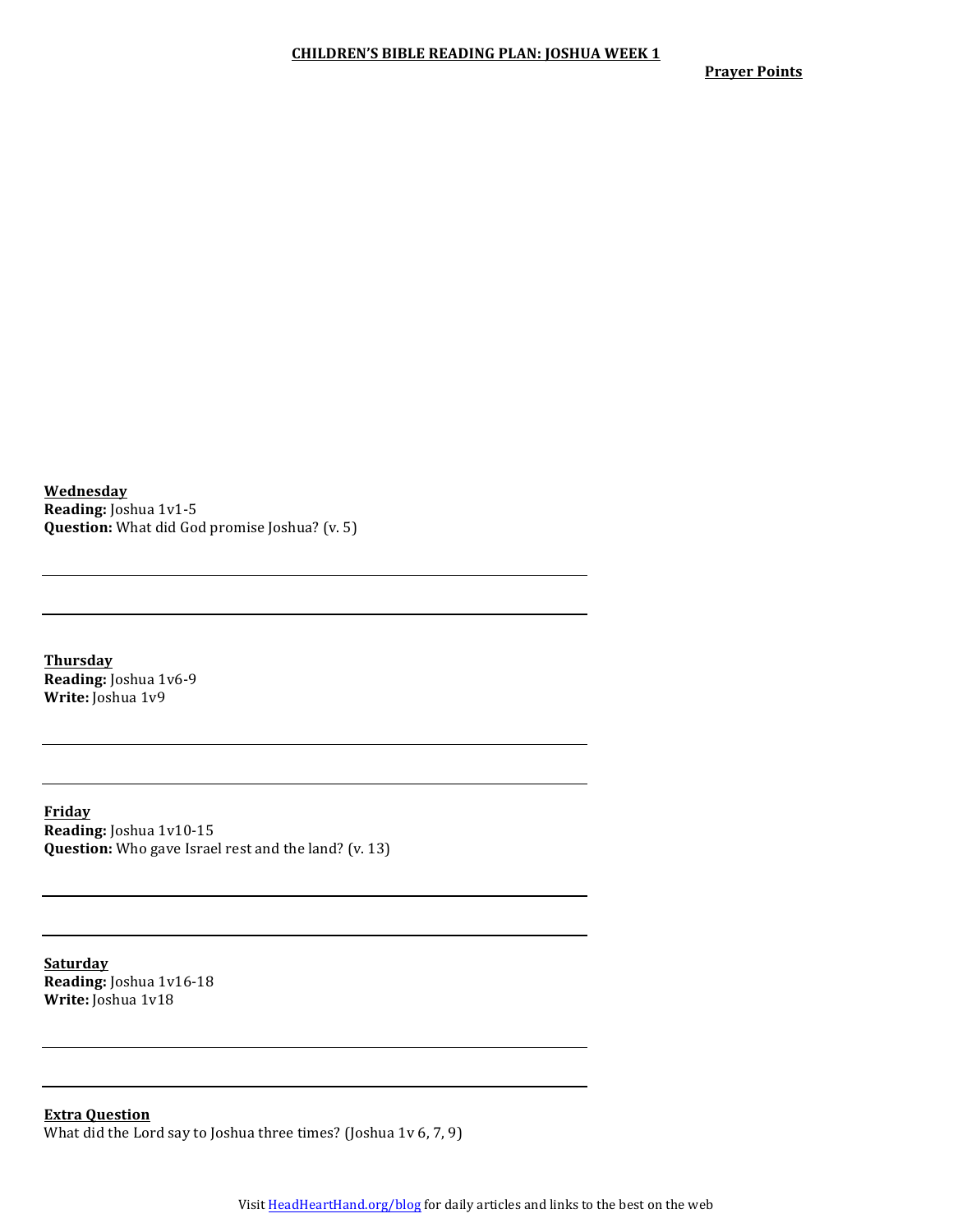**Sunday Reading:** Joshua 2:1-3 **Question:** What did Joshua ask the men to do? (v. 1) **Prayer Points** 

**Monday**

**Reading:** Joshua 2v4-7 **Question:** Where did Rahab hide the men? (v. 6)

**Tuesday Reading:** Joshua 2v8-11 **Write:** Joshua 2v11

**Wednesday Reading:** Joshua 2v12-16 **Question:** How will the men deal with Rahab when the Lord gives Israel the land?  $(v. 14)$ 

**Thursday Reading:** Joshua 2v17-20 **Write:** Joshua 2v17

**Friday Reading:** Joshua 2v21-24 **Write:** Joshua 2v24

**Saturday Reading:** Joshua 3v1-5 **Write:** Joshua 3v5

**Extra Question** What does "sanctify yourselves" mean? (Joshua 3v5)

Visit **HeadHeartHand.org/blog** for daily articles and links to the best on the web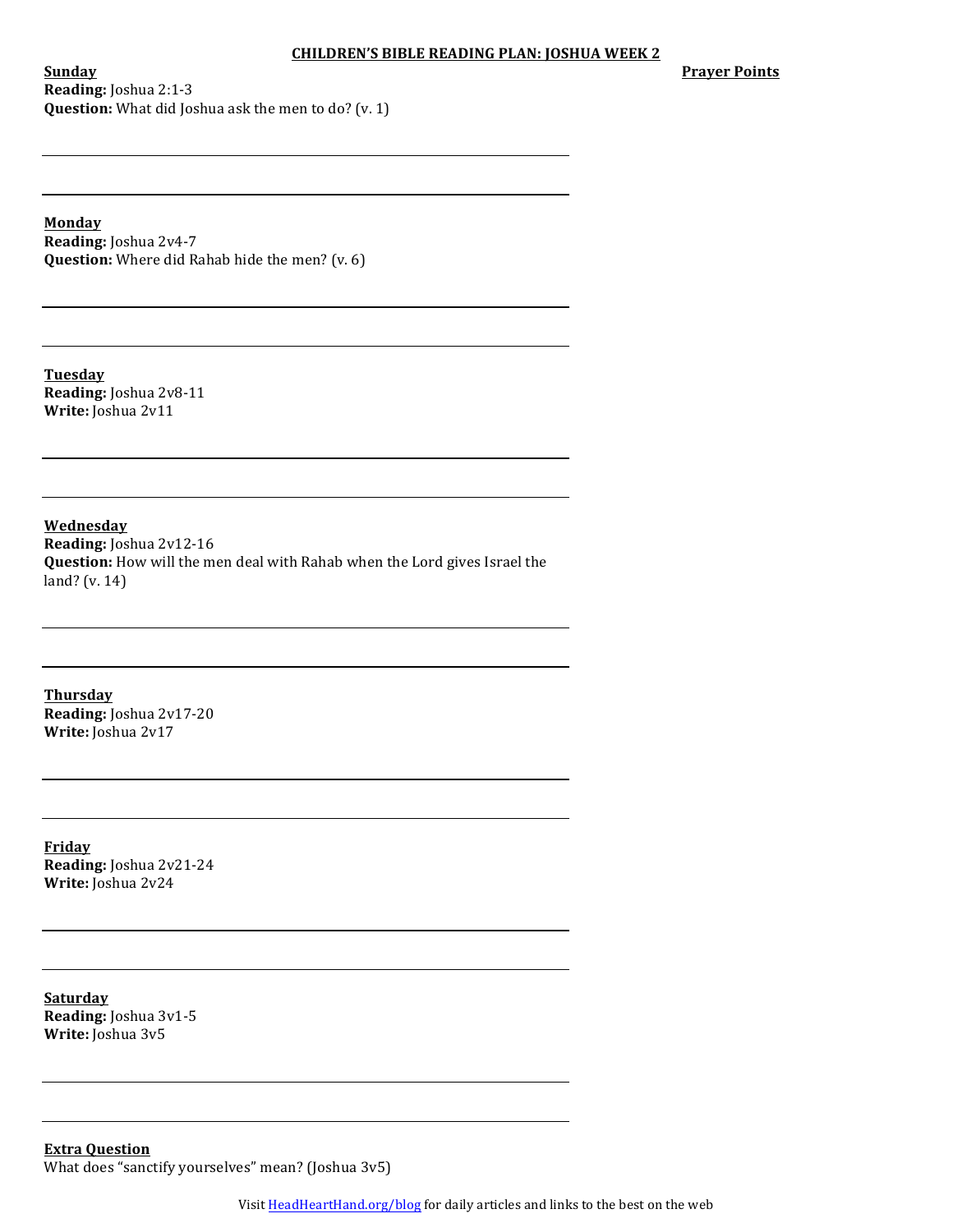**Sunday Reading:** Joshua 3:6-8 **Write:** Joshua 3v7

# **Monday**

**Reading:** Joshua 3v9-13 **Question:** What happened when the ark-carriers step into the Jordan? (v. 13)

**Tuesday Reading:** Joshua 3v14-17 **Write:** Joshua 3v17

**Wednesday**

**Reading:** Joshua 4v1-4 **Question:** What were the 12 men to take out of the Jordan? (v. 3)

**Thursday Reading:** Joshua 4v5-7 **Write:** Joshua 4v6

**Friday Reading:** Joshua 4v8-9 **Question:** Where did they put the 12 stones? (v. 8)

**Saturday Reading:** Joshua 4v10-13 **Write:** Joshua 4v13

**Extra Question** What do you use to help you remember God's work in your life?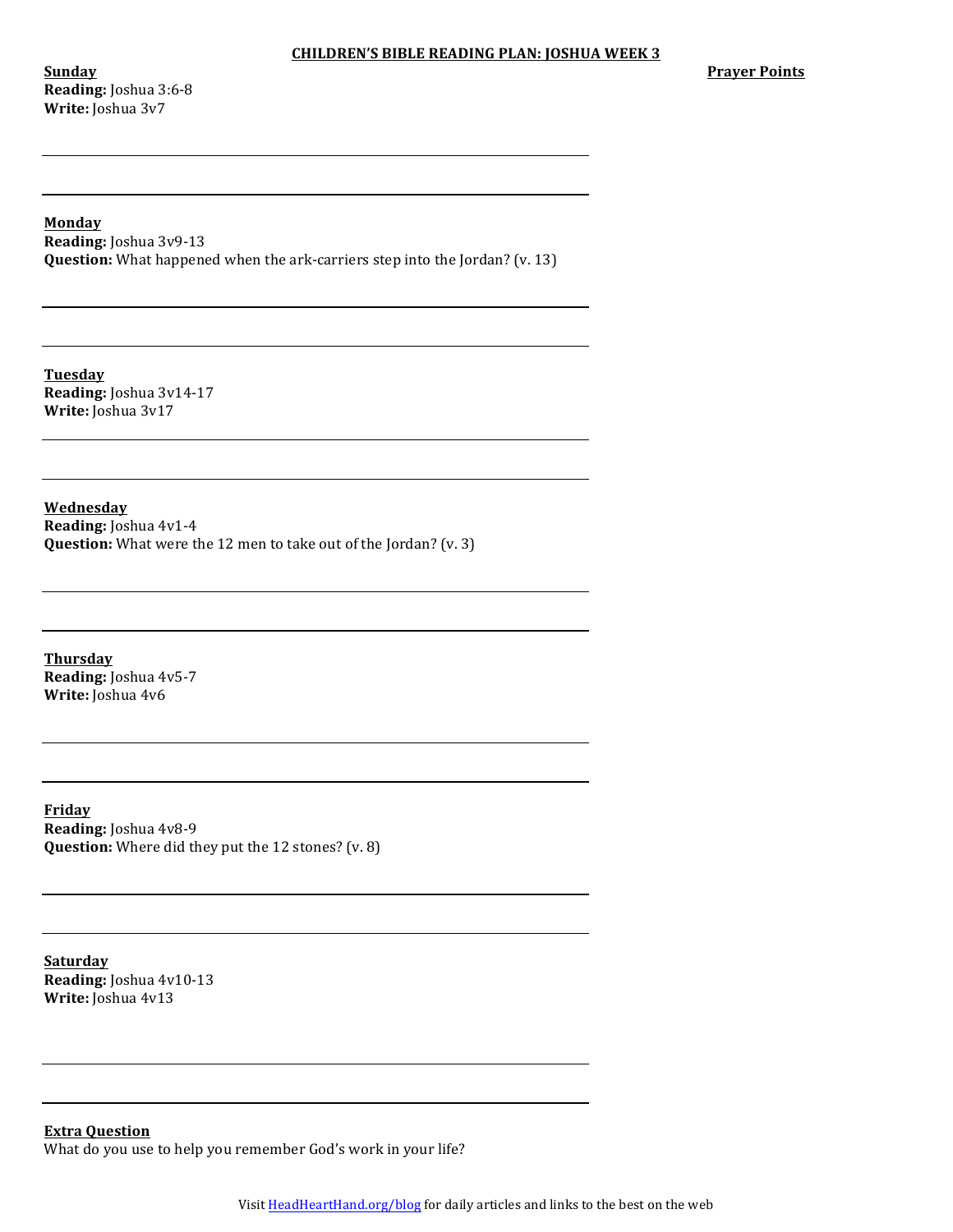**Sunday Reading:** Joshua 4v14-18 **Write:** Joshua 4v14

# **Monday**

**Reading:** Joshua 4v19-24 **Question:** What were the Israelites to do forever? (v. 24)

**Tuesday Reading:** Joshua 5v1-3 **Question:** How did the Canaanite kings react to the Jordan miracle? (v. 1)

**Wednesday Reading:** Joshua 5v10-12 **Write:** Joshua 5v12

**Thursday Reading:** Joshua 5v13-15 **Question:** What was Joshua to do and why? (v. 15)

**Friday Reading:** Joshua 6v1-5 **Write:** Joshua 6v2

**Saturday Reading:** Joshua 6v6-8 **Question:** What came after the priests who were circling Jericho? (v. 8)

## **Extra Question**

Why do you think God gave Joshua such unusual instructions to capture Jericho?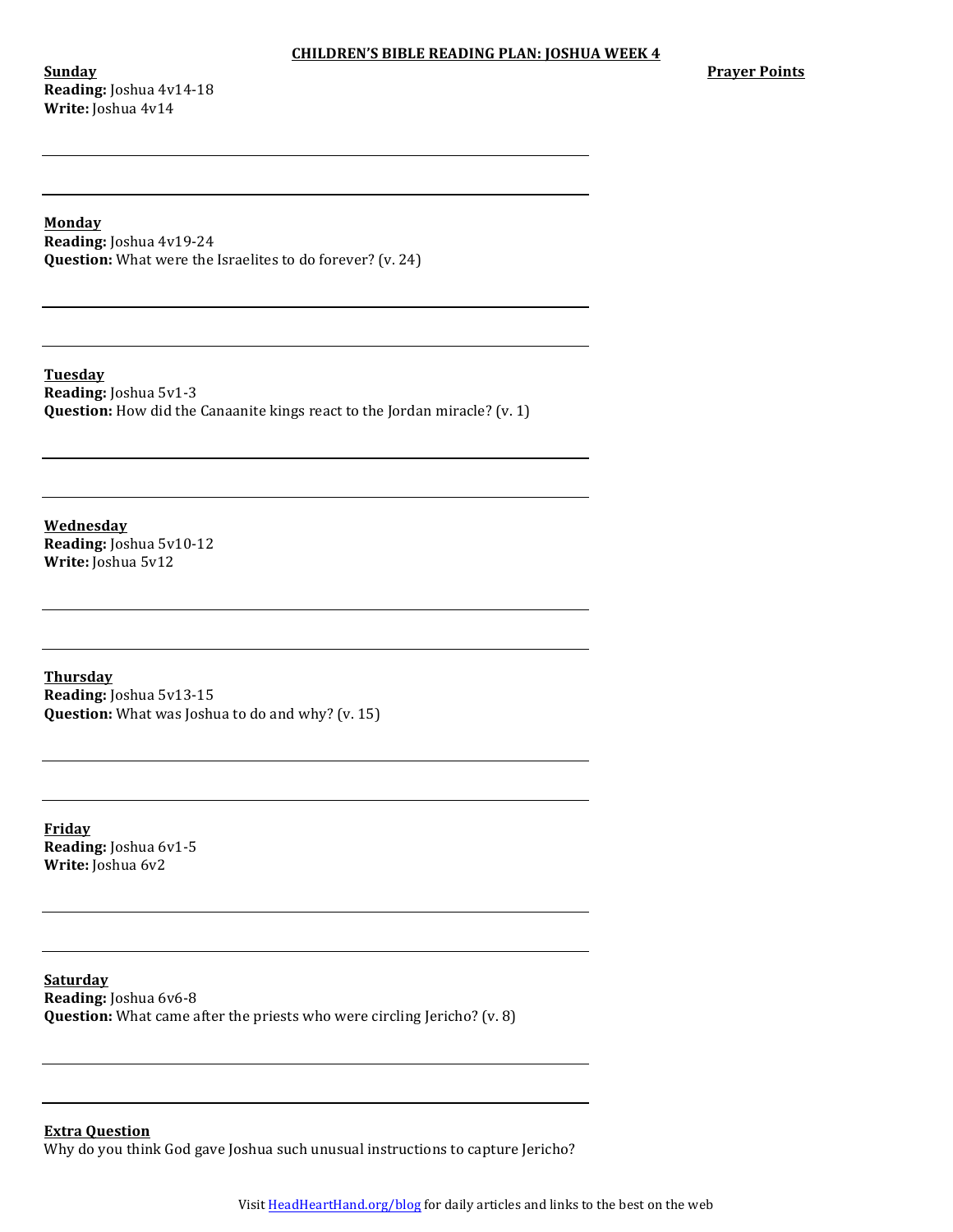**Prayer Points** 

**Sunday Reading:** Joshua 6v9-11 **Question:** What did Joshua command the people? (v. 10)

**Monday Reading:** Joshua 6v12-16 **Write:** Joshua 6v16

**Tuesday Reading:** Joshua 6v17-21 **Question:** What happened to the walls of Jericho? (v. 20)

**Wednesday Reading:** Joshua 6v22-24 **Write:** Joshua 6v22

**Thursday Reading:** Joshua 6v25-27 **Write:** Joshua 6v27

**Friday Reading:** Joshua 7v1-5 **Question:** What happened when the Israelites tried to capture Ai? (v. 5)

**Saturday Reading:** Joshua 7v6-9 **Question:** Why was Joshua so worried about the defeat at Ai? (v. 9)

**Extra Question** Why were the Israelites were defeated at Ai? (Joshua  $7v1$ )

## **CHILDREN'S BIBLE READING PLAN: JOSHUA WEEK 6**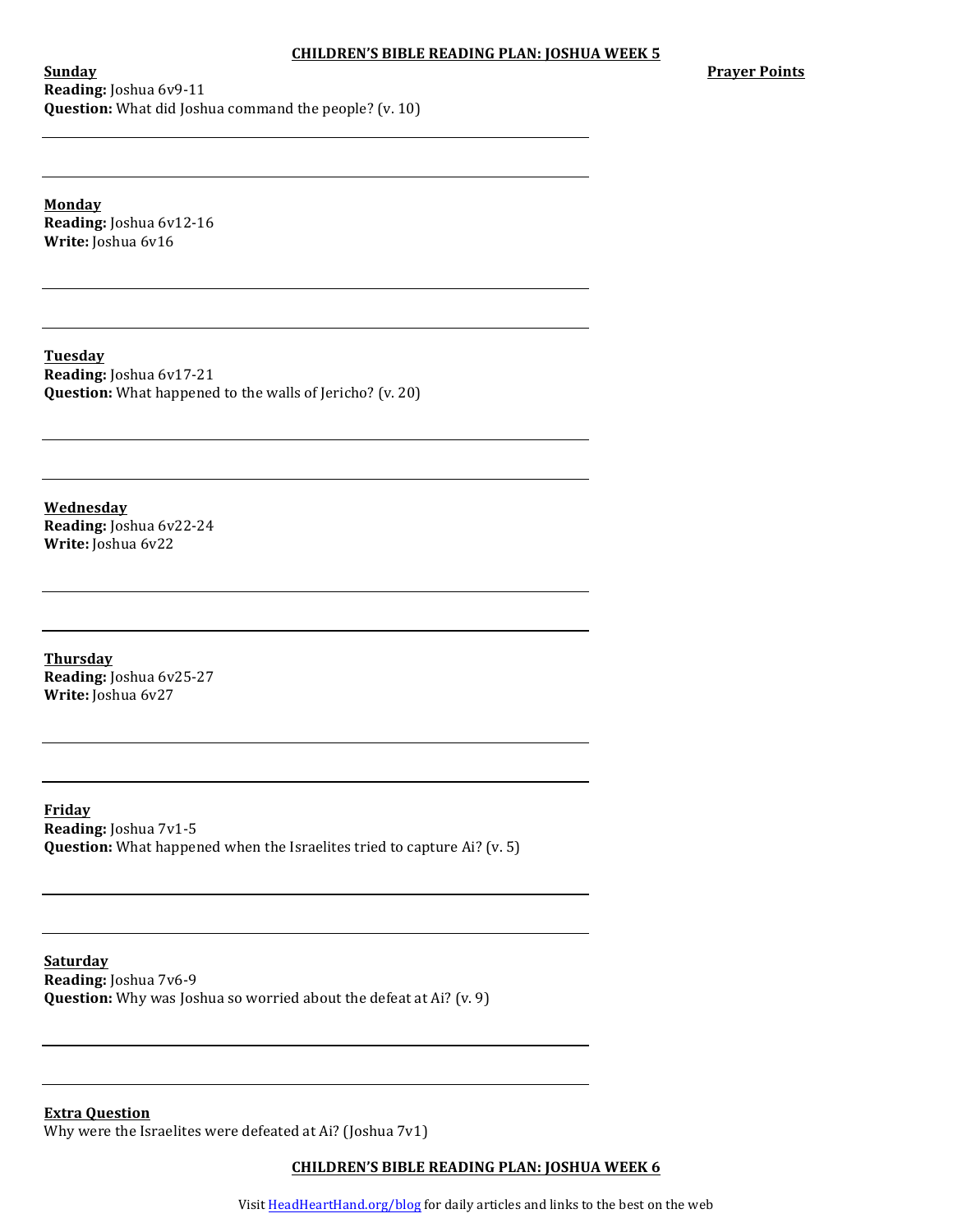**Monday Reading:** Joshua 7v13-15 **Question:** What was to happen to the guilty person? (v. 15)

**Tuesday Reading:** Joshua 7v16-21 **Write:** Joshua 7v20

**Wednesday Reading:** Joshua 7v22-26 **Write:** Joshua 7v25

**Thursday Reading:** Joshua 8v1-4 **Question:** What did God give to Joshua? (v. 1)

**Friday Reading:** Joshua 8v5-8 **Write:** Joshua 8v7

**Saturday Reading:** Joshua 8v9-13 **Question:** How many were to lie in ambush on the west side of the city? (v. 12)

**Extra Question**

What one lesson did you learn from the sin of Achan and his punishment in Joshua 7?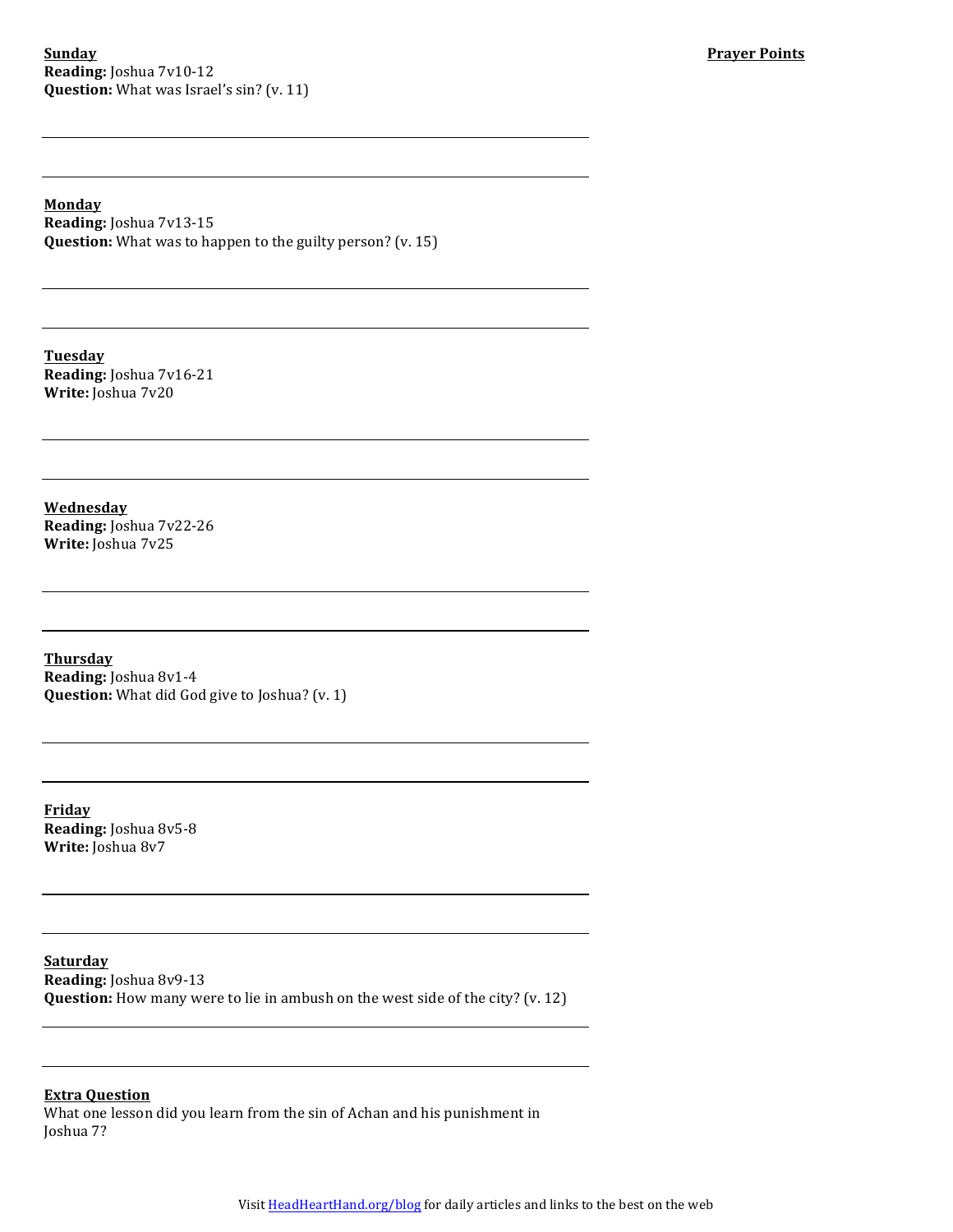**Sunday Reading:** Joshua 8v14-17 **Question:** What did Israel act out? (v. 15) **Prayer Points** 

**Monday**

**Reading:** Joshua 8v18-20 **Question:** What was Joshua to stretch out? (v. 18)

**Tuesday Reading:** Joshua 8v21-24 **Question:** How many of Ai's army escaped? (v. 22)

**Wednesday Reading:** Joshua 8v25-29 **Write:** Joshua 8v27

**Thursday Reading:** Joshua 8v30-32 **Write:** Joshua 8v32

**Friday Reading:** Joshua 8v33-35 **Write:** Joshua 8v34

**Saturday**

**Reading:** Joshua 9v1-6 **Question:** What did the Gibeonites do when they heard what Joshua had done to Jericho and Ai? (vv. 4-6)

**Extra Question** What did Joshua leave out when he read the Law of Moses? (v. 35)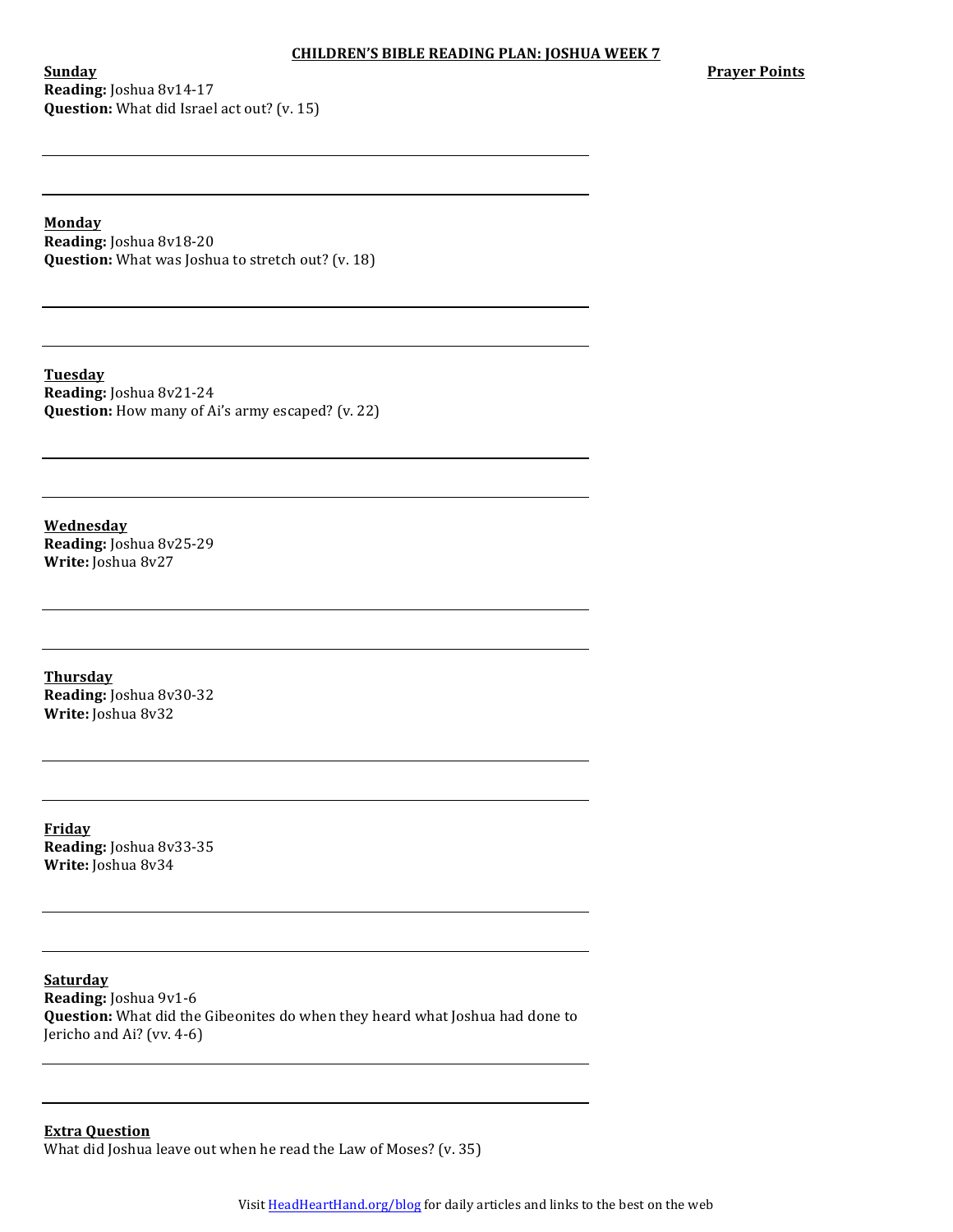**Prayer Points** 

**Sunday Reading:** Joshua 9v7-10 **Question:** Why did the Gibeonites come to Joshua? (v. 9)

**Monday**

**Reading:** Joshua 9v11-15 **Write:** Joshua 9v14

**Tuesday Reading:** Joshua 9v16-18 **Question:** How did the Israelites react when they found out the Gibeonites had lied?  $(v. 18)$ 

**Wednesday Reading: Joshua 9v19-21 Write:** Joshua 9v20

**Thursday Reading:** Joshua 9v22-24 **Question:** What did Joshua do with the Gibeonites? (v. 23)

**Friday Reading:** Joshua 9v25-27 **Write:** Joshua 9v25

**Saturday Reading:** Joshua 10v1-5 **Write:** Joshua 10v2

**Extra Question**

Although the Gibeonites lied to Joshua, Joshua kept his promise not to kill them. What's the lesson?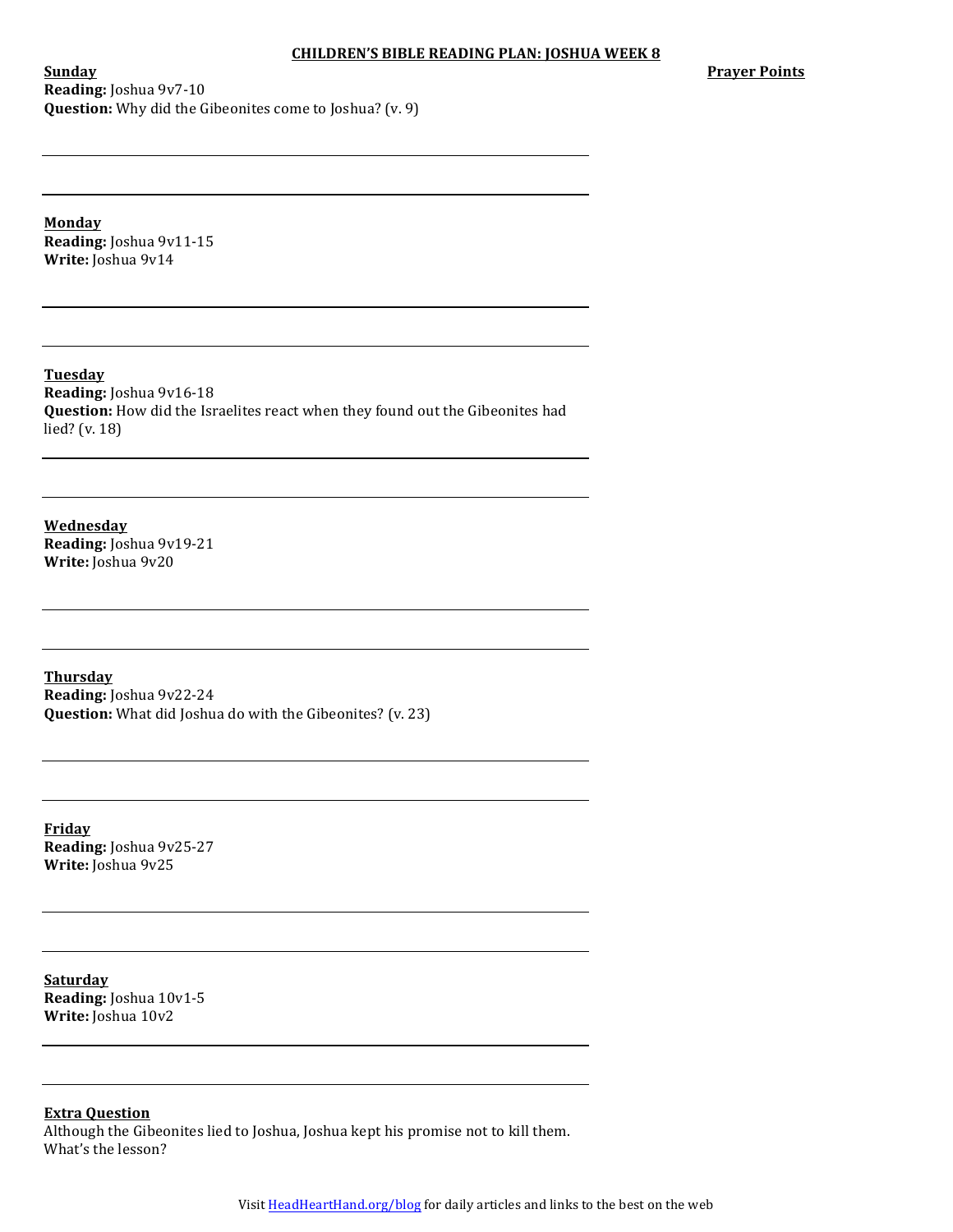**Sunday Reading:** Joshua 10v6-8 **Write:** Joshua 10v8

# **Monday**

**Reading:** Joshua 10v9-11 **Question:** What did the Lord use to give Israel victory? (v. 11)

**Tuesday Reading:** Joshua 10v12-14 **Write:** Joshua 10v14

**Wednesday Reading:** Joshua 10v15-19 **Question:** What did Joshua do to the five kings? (v. 18)

**Thursday Reading:** Joshua 10v20-22 **Write:** Joshua 10v21

**Friday Reading:** Joshua 10v23-25 **Question:** What did the captains do to the five kings? (v. 24)

**Saturday Reading:** Joshua 10v26-30 **Question:** Who gave Israel victory? (v. 30)

**Extra Question** When did you last praise the Lord for helping you in your life?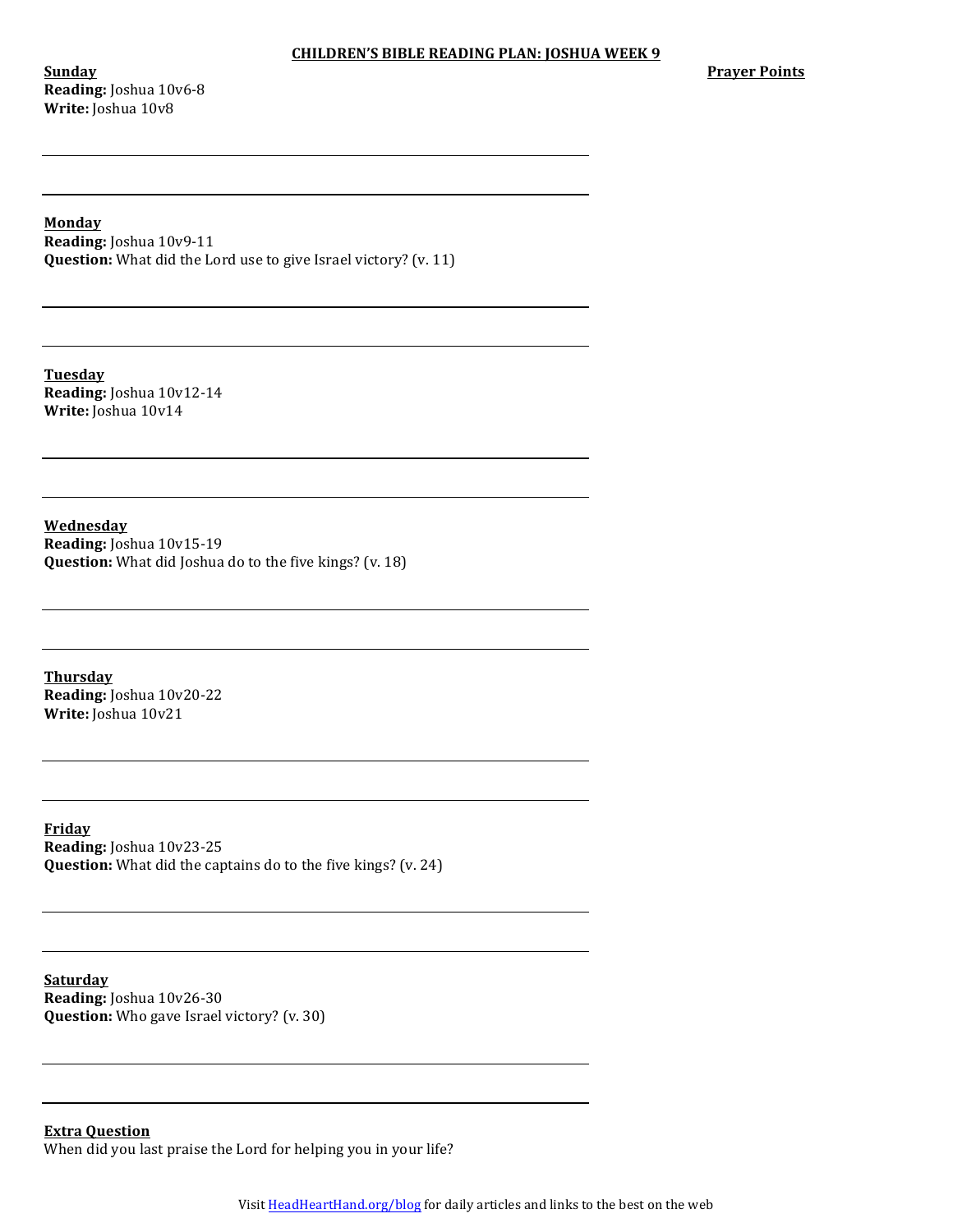**Sunday Reading:** Joshua 10v40-43 **Write:** Joshua 10v42

# **Monday**

**Reading:** Joshua 11v1-5 **Question:** How many soldiers were gathered to fight Israel? (v. 4)

**Tuesday Reading:** Joshua 11v6-9 **Questions:** What did God tell Joshua do before the battle? (v. 6)

**Wednesday Reading:** Joshua 11v10-14 **Question:** Whose servant commanded Joshua to defeat the wicked Canaanite kings?

**Thursday Reading:** Joshua 11v15-18 **Write:** Joshua 11:15

**Friday Reading:** Joshua 11v19-23 **Question:** Why did the wicked kings fight Israel? (v. 20)

**Saturday Reading:** Joshua 13v1-5 **Question:** What did the Lord say to Joshua in his old age? (v. 1)

## **Extra Question**

What weapons are we to use to defeat the wicked in our day?  $(2 \text{ Cor. } 10:3-5)$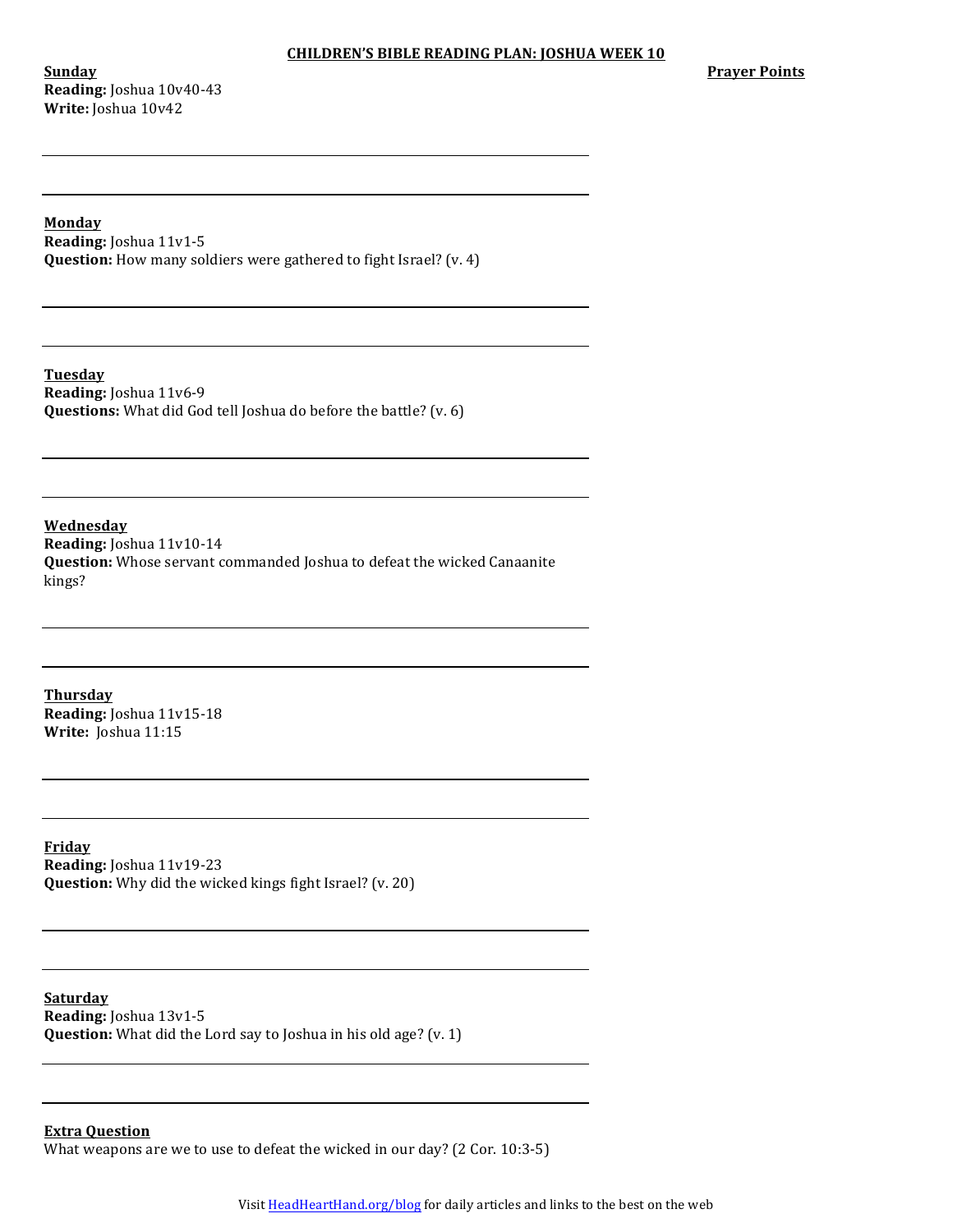**Sunday Reading:** Joshua 13v29-33 Write: Joshua 13v33

# **Monday**

**Reading:** Joshua 14v1-5 **Question:** What did the Lord command Moses and the children of Israel? (v. 5)

**Tuesday Reading:** Joshua 14v6-8 **Write:** Joshua 14v8

**Wednesday Reading:** Joshua 14v9-12 **Question:** How did Caleb follow the Lord? (v. 8, 9)

**Thursday Reading:** Joshua 14v13-15 **Question:** Why did God give Caleb Hebron for his inheritance? (v. 14)

**Friday Reading:** Joshua 18v1-3 **Write:** Joshua 18v3

**Saturday Reading:** Joshua 18v4-7 **Question:** What was the Levite's inheritance? (v. 7)

**Extra Question**

What would be the most valuable inheritance you could ever have? (Joshua  $18v7$ ) Why? 

Visit **HeadHeartHand.org/blog** for daily articles and links to the best on the web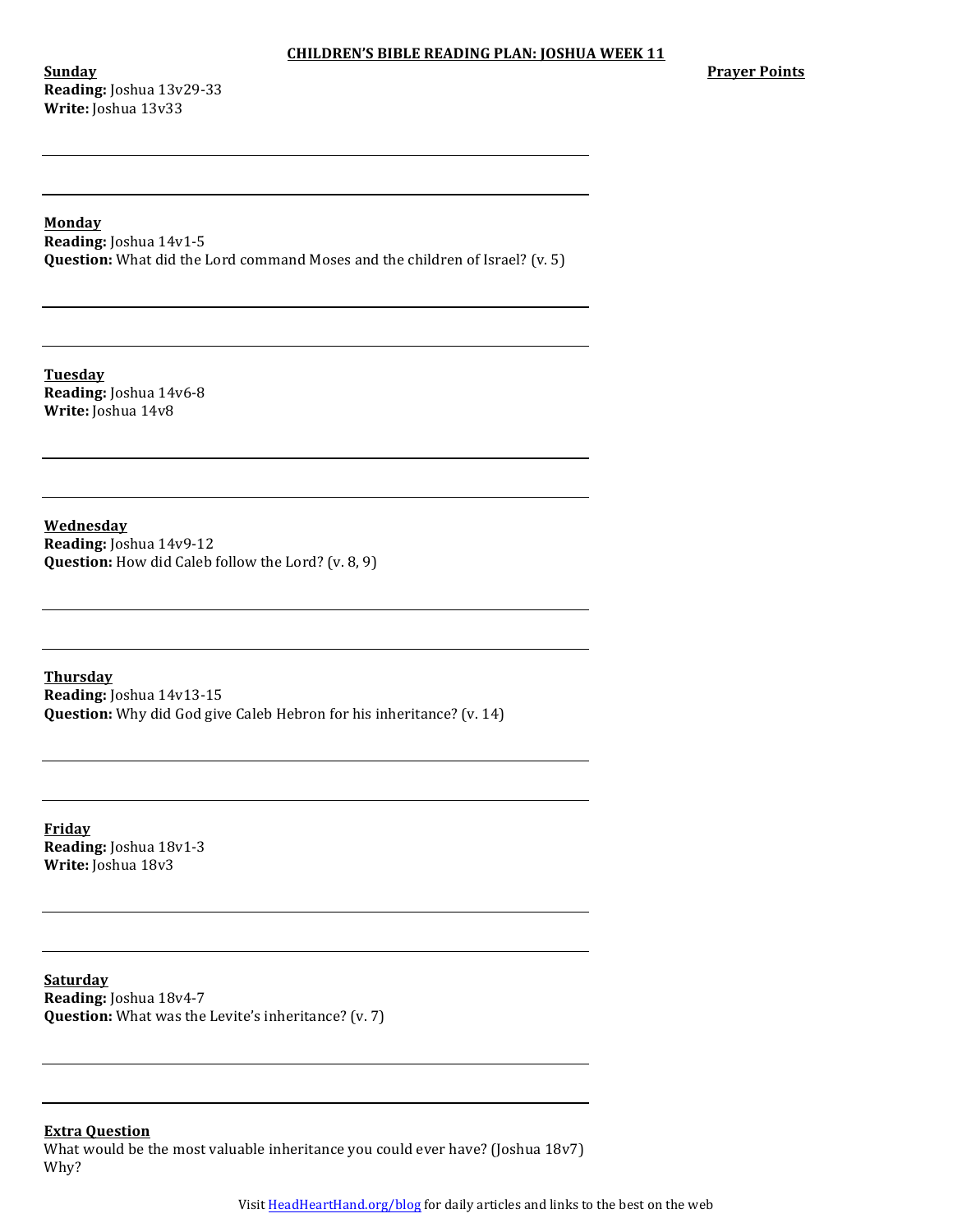**Sunday Reading:** Joshua 20v1-6 **Write:** Joshua 20v2

# **Monday**

**Reading:** Joshua 20v7-9 **Question:** What was the purpose of the cities of refuge? (v. 9)

**Tuesday Reading:** Joshua 22v1-6 Write: Joshua 20v5

**Wednesday Reading:** Joshua 22v7-9 **Question:** What did Joshua do when he parted from some of the people? (v. 7)

**Thursday Reading:** Joshua 22v10-14 **Question:** What did some of the tribes build beside Jordan? (v. 10)

**Friday Reading:** Joshua 22v15-18 **Write:** Joshua 22v18

**Saturday Reading:** Joshua 22v19-20 **Question:** What were the tribes afraid of? (v. 20)

**Extra Question** What did Israel learn from God's past judgments? (Joshua  $22v17, 20$ )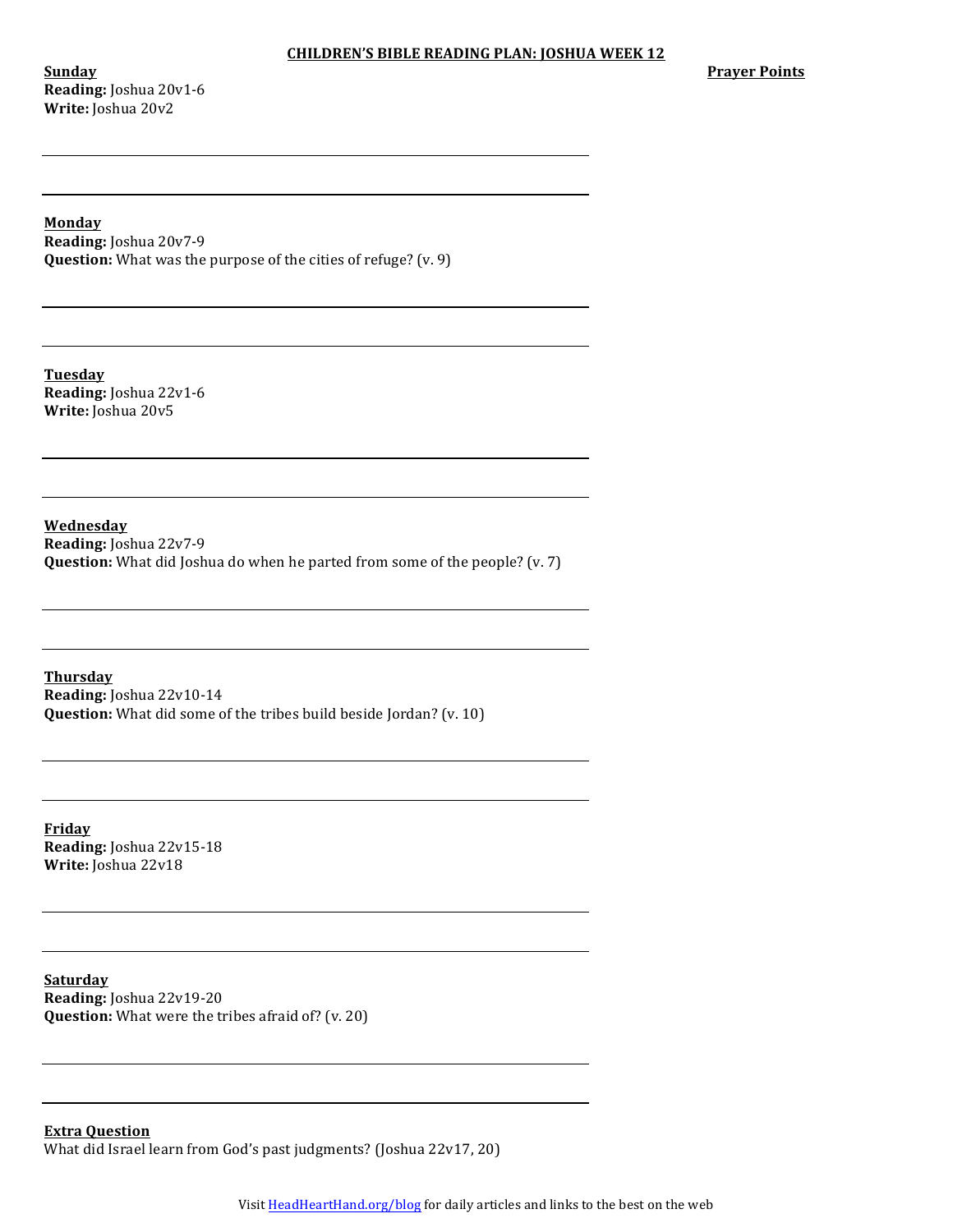**Sunday Reading:** Joshua 22v21-25 **Question:** Why were the tribes arguing? (v. 22-25) **Prayer Points** 

**Monday Reading:** Joshua 22v26-29 **Write:** Joshua 22v29

**Tuesday Reading:** Joshua 22v30-31 **Question:** Were the tribes happy with the explanation? (v. 30)

**Wednesday Reading:** Joshua 22v32-34 **Write:** Joshua 22v34

**Thursday Reading:** JOSHUA 17v9-11 **Question:** What was the token or sign of God's covenant with Abram? (v. 11)

**Friday Reading:** Joshua 23v4-7 **Write:** Joshua 23v6

**Saturday Reading:** Joshua 23v8-11 **Write:** Joshua 23v8

**Extra Question**

Why does obeying God require courage? (Joshua 23v6)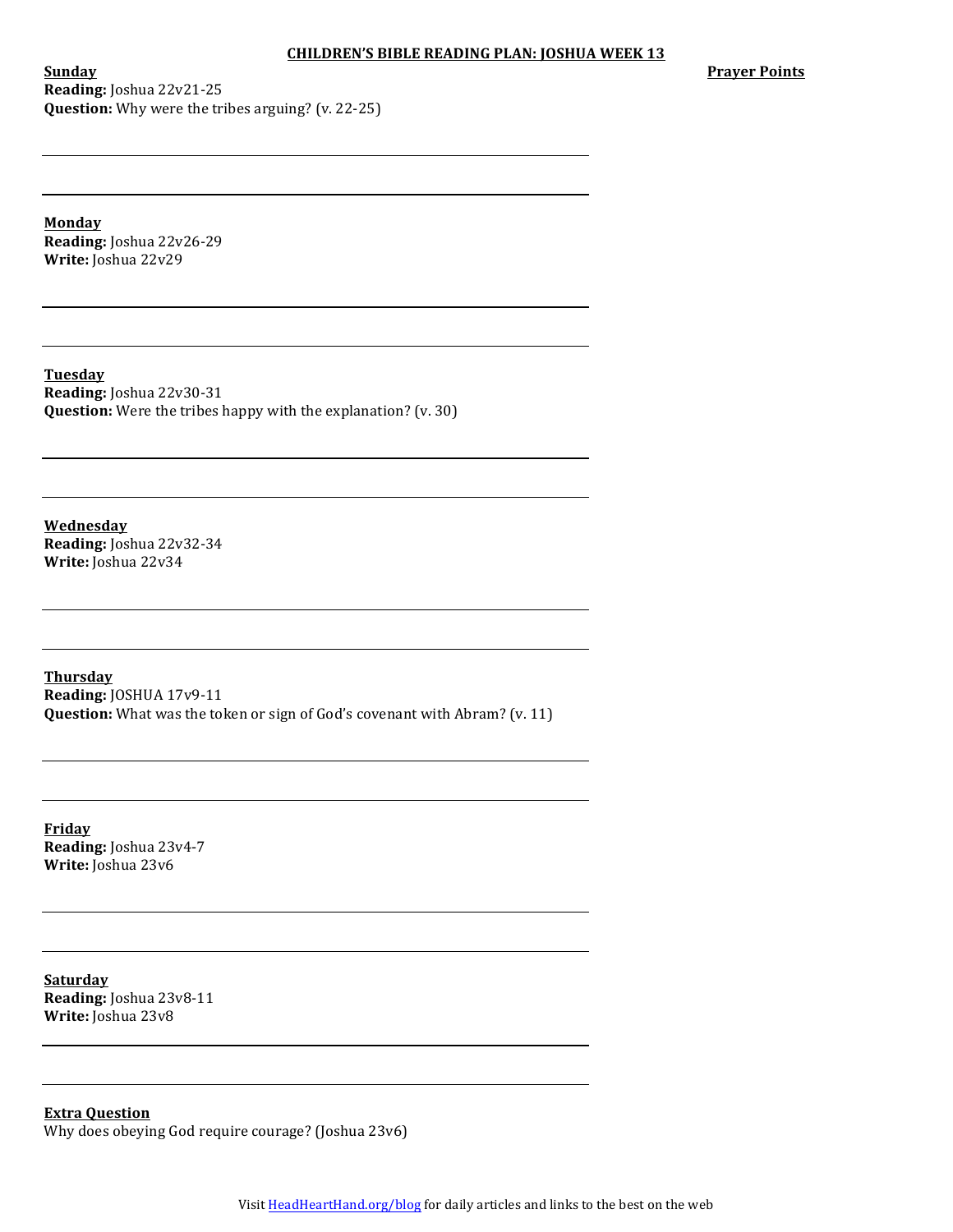**Sunday Reading:** Joshua 23v12-13 **Question:** What will happen if the wicked Canaanites are not destroyed? (v. 13) **Prayer Points** 

**Monday**

**Reading:** Joshua 23v14-16 **Question:** How many of the good things God promised failed to happen? (v. 14)

**Tuesday Reading:** Joshua 24v1-4 Write: Joshua 24v3

**Wednesday Reading:** Joshua 24v5-8 **Write:** Joshua 24v6

**Thursday Reading:** Joshua 24v9-13 **Question:** What did God give the Israelites? (v. 13)

**Friday Reading:** Joshua 24v14-18 **Write:** Joshua 24v16

**Saturday Reading:** Joshua 24v19-24 **Write:** Joshua 24v21

**Extra Question** What will happen to us if we turn away from the Lord? (Joshua  $24v20$ )